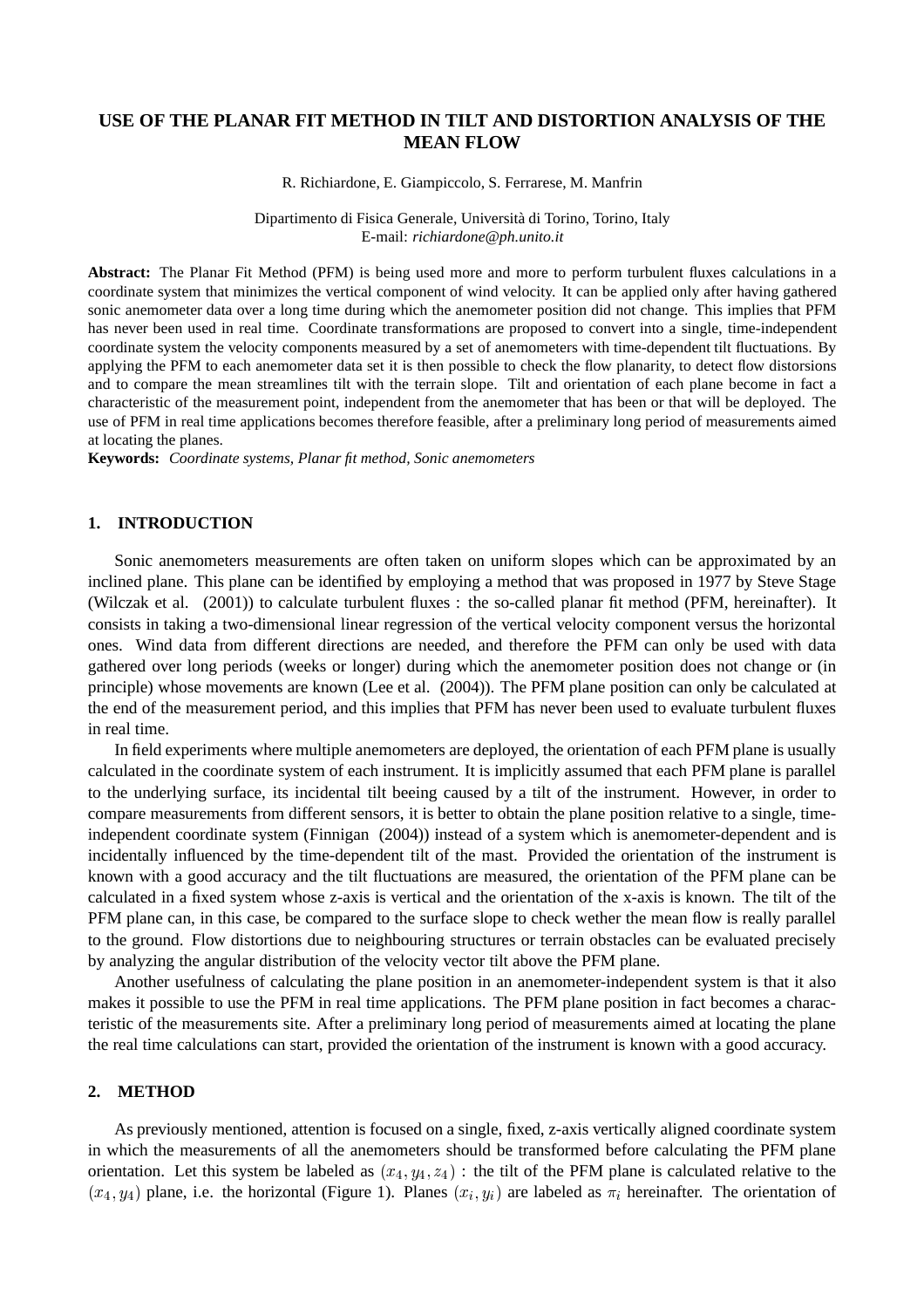the  $(x_4, y_4, z_4)$  system is determined by  $\mu$ , the angle between the North direction and the  $y_4$  axis in the horizontal plane. The angle  $\mu$  is measured counterclockwise from the  $y_4$  axis. Transformation from  $(x_0, y_0, z_0)$ , the coordinate system used in each anemometer output, to the  $(x_4, y_4, z_4)$  system depends on each anemometer orientation. This transformation is performed in subsequent steps through  $(x_1, y_1, z_1)$ ,  $(x_2, y_2, z_2)$  and  $(x_3, y_3, z_3)$ . These systems are now introduced following instrument deployment, i.e. in reverse order starting from  $(x_4, y_4, z_4)$ .



**Figure 1:** 1<sup>st</sup> to 4<sup>th</sup> coordinate systems.  $\pi_4$  is the horizontal plane,  $\pi_3$  the inclinometer plane and  $\pi_2 \equiv \pi_1$  the plane perpendicular to the vertical axis of the instrument. N indicates the North direction in the horizontal plane  $\pi_4$ . The untagged dashed lines indicate the projections of the  $x_3$  and  $y_3$  axes on the horizontal plane.

If a couple of inclinometers are used to measure the small fluctuations of the anemometer bearing, let  $x_3$ and  $y_3$  be the orthogonal axes whose tilts are measured above the horizontal ( $\eta$  and  $\psi$  respectively). These axes identify the inclinometer coordinate system  $(x_3, y_3, z_3)$  (Figure 1). Angles  $\eta$  and  $\psi$  are usually small, so that we can assume, without loosing any generality, that if they are null or inclinometers are not used,  $(x_3, y_3, z_3)$ and  $(x_4, y_4, z_4)$  coincide.



**Figure 2:** The tilt angle  $\nu$  of the PFM plane  $\pi_6$  and the direction  $\omega$  where the tilt is measured (clockwise from the North direction in the horizontal plane  $\pi_4$ ). The unit vector  $\hat{\mathbf{i}}$  indicates the intersection of the  $\pi_6$  and  $\pi_4$  planes. The unit vector  $\hat{\mathbf{j}}$  indicates the direction of the tilt in the plane  $\pi_6$ .

System  $(x_2, y_2, z_2)$  is obtained from  $(x_3, y_3, z_3)$  from a counterclockwise rotation  $\sigma$  around the  $x_3$  axis (Figure 1). This angle is introduced to allow the installation of the anemometer in a surface-normal position when measurements are taken on mountain slopes. The  $z<sub>2</sub>$  axis therefore coincides with the vertical axis of the anemometer. In uniform slopes, a surface-normal setup of a sonic anemometer is in fact preferred to a vertical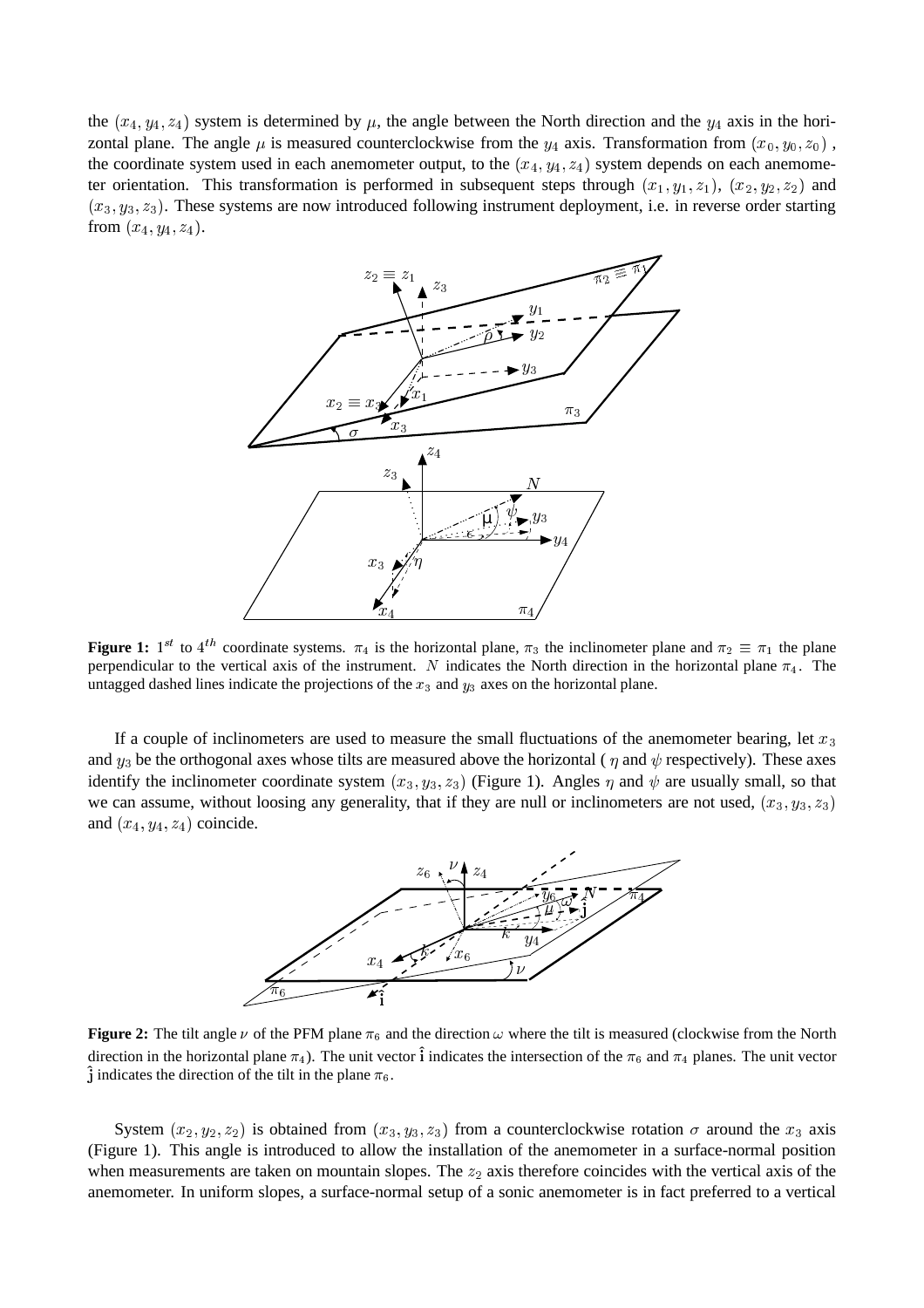setup because it minimizes the flow distortion by the instrument itself (Geissbühler et al. ( 2000)). System  $(x_1, y_1, z_1)$  is obtained from  $(x_2, y_2, z_2)$  from a counterclockwise rotation  $\rho$  around the  $z_2$  axis (Figure 1). This angle is introduced to allow a rotation of the anemometer around its vertical axis when it is fastened to its installation bracket. The  $y_1$  axis is defined as the nominal North direction of the anemometer. Unless there are mechanical reasons, it is suggested using  $\rho = 0$ , i.e. to align the nominal North with the  $y_2$  axis.

After having expressed the measured velocities in the fixed system  $(x_4, y_4, z_4)$ , the PFM can be applied. This gives the matrix P (Wilczak et al. (2001)) that can be used to transform the velocities into a new system  $(x_5, y_5, z_5)$ , where now  $(x_5, y_5)$  is the PFM plane. System  $(x_6, y_6, z_6)$  is defined as having the  $(x_6, y_6)$  plane coinciding with the PFM plane  $(x_5, y_5)$  and with  $y_6$  axis lying in the vertical plane that contains the  $y_4$  axis, i.e.  $(y_4, z_4)$ . It can be demonstrated that  $(x_6, y_6, z_6) \equiv (x_5, y_5, z_5)$ , and therefore, we never use the  $(x_5, y_5, z_5)$ system. The position of the PFM plane  $\pi_6$  can be defined by 2 parameters : its tilt  $\nu$  (the angle with the horizontal plane) and the azimuth direction  $\omega$  where the tilt is measured (the clockwise angle from North in the horizontal plane) (Figure 2).

## **3. RESULTS**

The coordinate transformations described in the previous Section were applied to wind data collected continuously for 60 days on a flat area of the Hells Gate ice shelf in Antarctica during the XVII PNRA expedition (southern-hemisphere summer 2001-02).

Three sonic anemometers were placed at different heights (5 m, 7.5 m and 10 m) on a mast. Two inclinometers were placed at a 5 m height to measure the eastward and northward tilts of the mast. The inclinometer data showed that tilt was not constant, being influenced by the strong katabatic wind (highest speed 30  $ms^{-1}$ ) and by ice melting near the mast base. The amplitude range of the tilt fluctuations was nevertheless limited to  $\pm 0.60^{\circ}$  by occasionally resorting to straightening the mast.

| Height    | Anemometer | $\nu$ (degrees) $\omega$ (degrees) |                   |
|-----------|------------|------------------------------------|-------------------|
| $10 \; m$ | 161        | $2.65 \pm 0.01$                    | $51.5 \pm 1.0$    |
| 7.5~m     | 160        | $2.90 \pm 0.01$                    | $1\,59.9 \pm 1.0$ |
| $5 \; m$  | 162.       | $2.61 \pm 0.01$   65.7 $\pm$ 1.0   |                   |

**Table 1:** PFM plane tilt( $\nu$ ) and orientation ( $\omega$ ) during the Antarctic experiment.Standard deviations were derived from those of the planar fit coefficients.

The 5 minute averaged velocity components were converted from each anemometer  $(x_0, y_0, z_0)$  output coordinate system to a single  $(x_4, y_4, z_4)$  system. Planar fit was then applied and tilt  $\nu$  and its orientation  $\omega$ were calculated. Tilt and orientations at the three levels are about the same, as expected above a flat surface (Tab. 1). The orientations are consistent with the direction of the gentle slope of the glacier, but the tilts are about five times that of the slope. This discrepancy is probably due to a positioning error as a consequence of having mounted the inclinometers over a bracket that is separated from the anemometer stand. Before raising the mast, the anemometers were installed on booms and it was checked that they were aligned along the same line. The mast was then raised and braced, checking with a spirit-level that the mast was vertical. By standing on the mast (an awkward position that could have made it difficult to obtain a good accuracy) the inclinometers were then adjusted to measure zero tilt in both orthogonal directions. This procedure resulted in the alignment of the anemometer pedestals (the PFM planes were approximately parallel), but the pedestals were probably not made parallel to the mast, i.e. vertical, with a good accuracy.

In Figure 3 the tilt of each  $10^{\circ}$  wide-sector mean velocity is plotted versus the sector direction, and the sinusoidal curves show the expected results in the case where the mean velocities lie exactly on the PFM plane. In that case their tilt above the horizontal would reach the maximum value  $\nu$  at direction  $\omega$ , and would be null at right angles, where the vectors would become parallel to the horizontal plane. Each mean vector was calculated from the 5 minute averaged velocity vectors whose direction fell inside the sector. Only vectors with a modulus